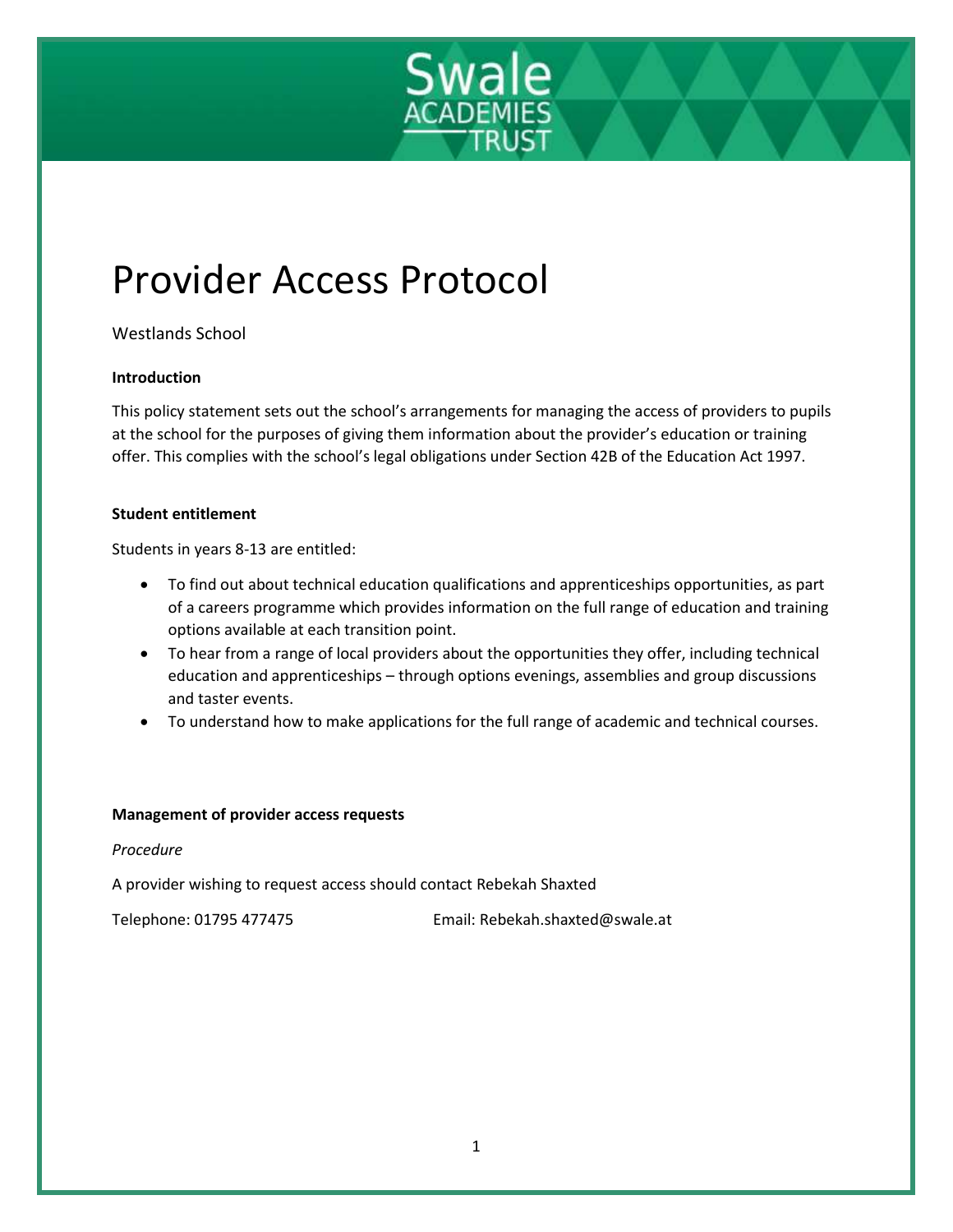#### **Opportunities for access**

A number of events, integrated into the school careers programme, will offer providers an opportunity to come into school to speak to pupils and/or their parents:

|                   | <b>Autumn Term</b>                                                                                               | <b>Spring Term</b>                                                                                                                | <b>Summer Term</b>                                                                                                  |
|-------------------|------------------------------------------------------------------------------------------------------------------|-----------------------------------------------------------------------------------------------------------------------------------|---------------------------------------------------------------------------------------------------------------------|
|                   | September - December                                                                                             | January - March                                                                                                                   | <b>April - July</b>                                                                                                 |
| Year <sub>7</sub> | <b>Employer Encounters in</b><br>science, art & maths                                                            | <b>Employer Encounters in</b><br>English                                                                                          | Employer Encounters in ICT &<br>computing                                                                           |
| Year 8            | <b>Employer Encounters in</b><br>geography & history                                                             | <b>Employer Encounters in</b><br>English<br>Life Skills - assembly and<br><b>RADAR Values</b><br>opportunities                    | <b>Employer Encounters in PE</b><br>Life Skills - assembly and<br><b>RADAR Values opportunities</b>                 |
| Year 9            | <b>Employer Encounters in</b><br>Drama                                                                           | <b>Employer Encounters in</b><br>English<br>Post 14 Options Evening                                                               | Employer Encounters in PE,<br>engineering and animal care                                                           |
| Year 10           |                                                                                                                  | <b>Employer Encounters in</b><br>media, science & business                                                                        | <b>Employer Encounters in</b><br>Finance, maths, music and<br>English<br>Work experience<br>Post 16 taster sessions |
| Year 11           | <b>Employer Encounters in</b><br><b>CACHE/Health and Social</b><br>Care<br>College<br>Traineeships<br><b>NCS</b> | <b>Employer Encounters in</b><br>science & maths<br>Small group sessions:<br>future education, training<br>and employment options | <b>NCS</b><br>Small group sessions: future<br>education, training and<br>employment options                         |
| Year 12           | <b>Employer Encounters in</b><br>Finance                                                                         | <b>Employer Encounters in</b><br>Criminology                                                                                      | Work experience<br><b>NCS</b><br>Workshops - HE and higher<br>apprenticeship applications                           |
| Year 13           | <b>Employer Encounters in</b><br>Finance<br>Workshops - HE and<br>higher apprenticeship<br>applications          | <b>Employer Encounters in</b><br>Criminology                                                                                      |                                                                                                                     |

The school policy on safeguarding sets out the school's approach to allowing providers into school as visitors to talk to our students.

# **Premises and facilities**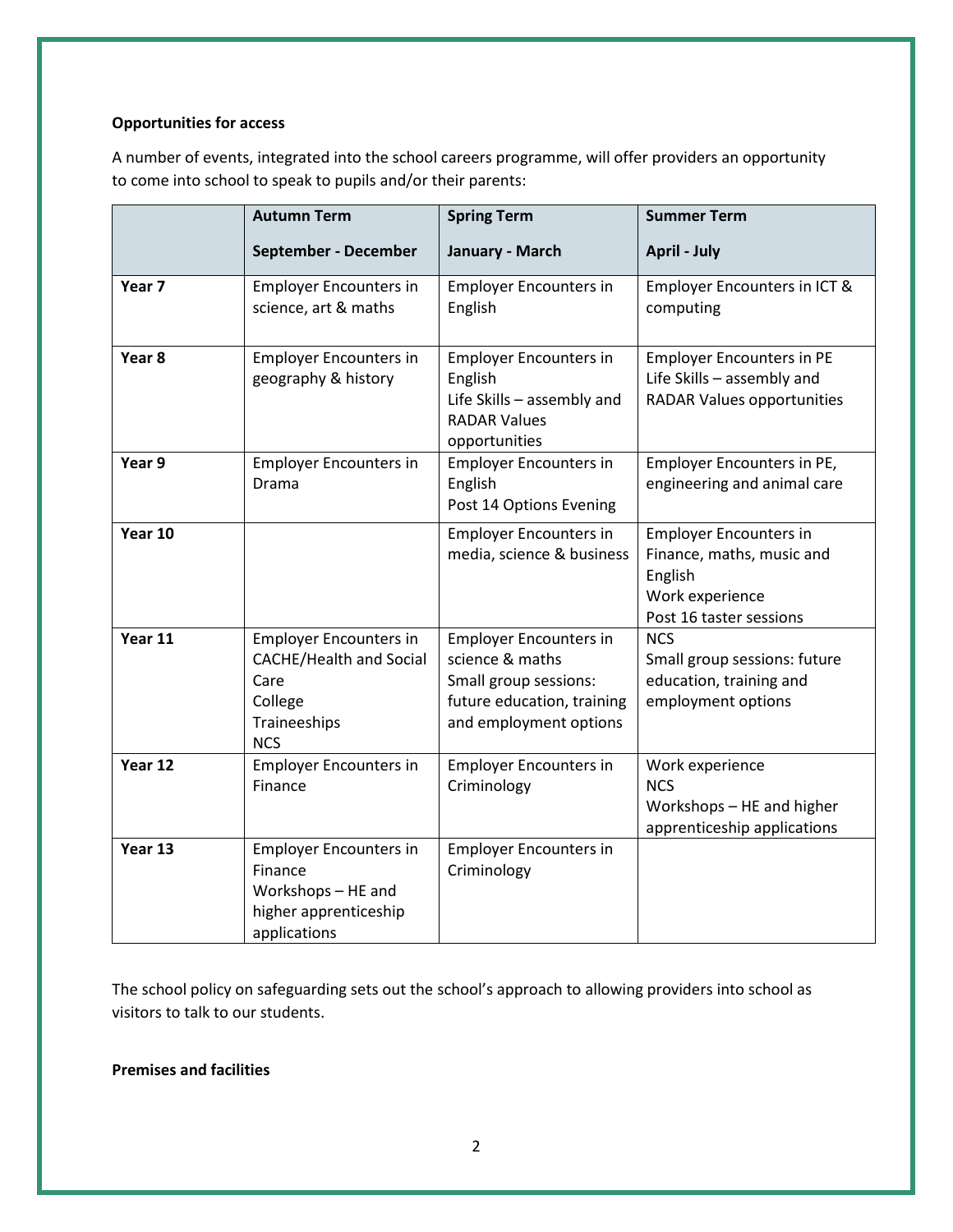The school will make the main hall, classrooms or private meeting rooms available for discussions between the provider and students, as appropriate to the activity. The school will also make available AV and other specialist equipment to support provider presentations. This will all be discussed and agreed in advance of the visit with the Careers Leader or a member of their team.

Providers are welcome to leave a copy of their prospectus or other relevant course literature at Main Reception for display within the School Library and Sixth Form Study Area. The library containing Careers Information is available to all students at lunch and break times and our dedicated Careers Officer regularly holds drop in sessions in the Library.